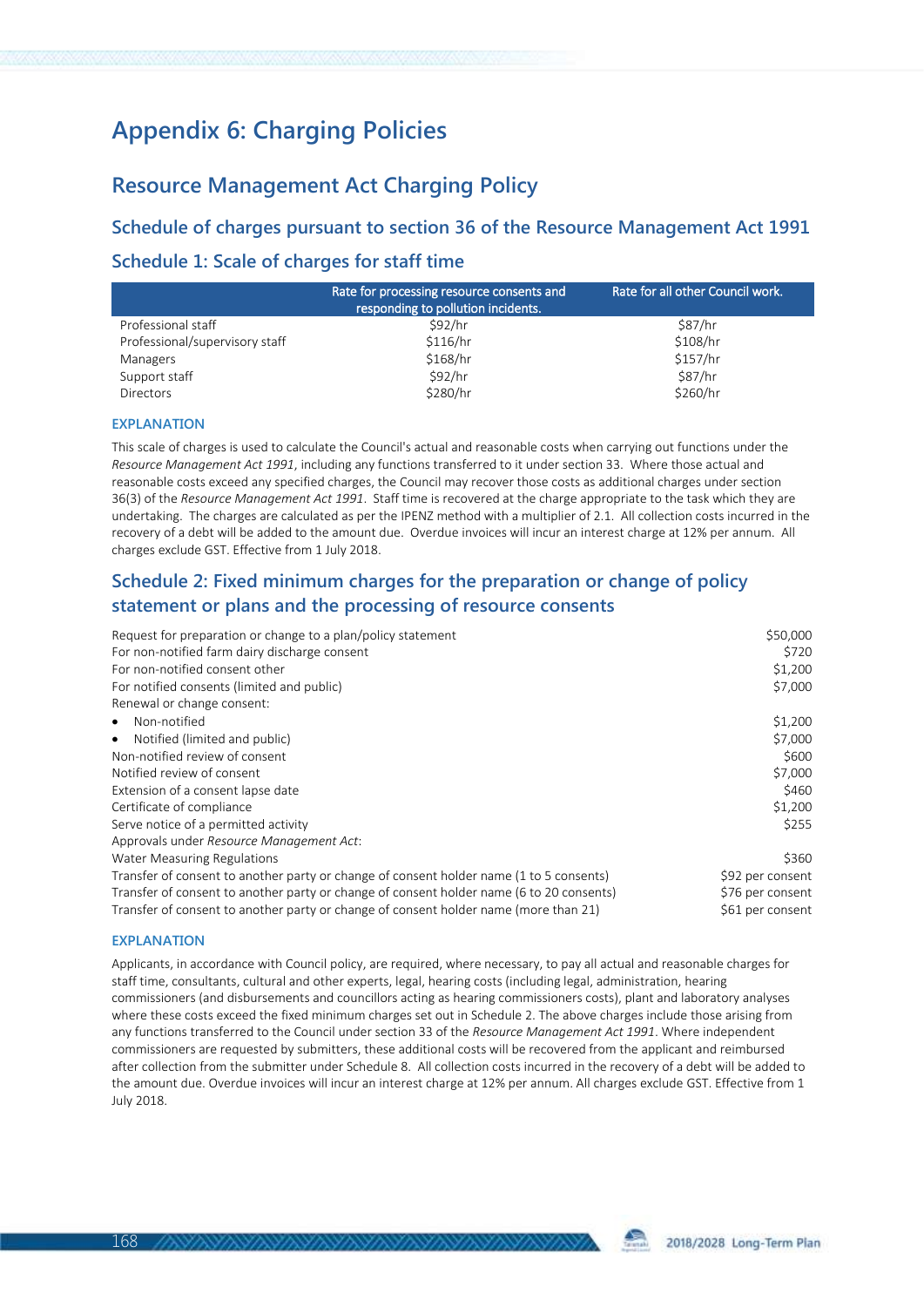## **Schedule 3: Scale of charges for the use of plant**

Multi-parameter field meter \$100.00 per day Mangati environmental sensors \$5,000 per year In stream temperature monitor \$300.00 per year Portable (12v) groundwater pump \$120.00 per day Suspended particulate sampler \$30.00 per hour Vandorn sampler \$50.00 per day Black disc  $$20.00$  per deployment Bladder pump \$450.00 per day Calibration test equipment \$100.00 per hour Disposable bailer \$20.00 per sample Peristaltic pump \$120.00 per day Groundwater level logger \$180.00 per year Groundwater probe \$100.00 per day Rain gauge calibration \$300.00 per deployment Automatic water quality samplers \$50.00 per day Hydrological gauging equipment (wading) \$60.00 per gauging Hydrological gauging equipment (M9) \$120.00 per gauging Data logger  $$160.00$  per year GPRS telemetry \$30 per month<br>Radio telemetry \$10 per month Radio telemetry Repair Parts (battery/fuse/cable) \$50 per deployment<br>Bertrand Rd hydrology equipment \$750.00 per year Bertrand Rd hydrology equipment Lake Rotorangi telemetry  $$1,752.00$  per year<br>Mangati hydrology equipment  $$2.540.00$  per year Mangati hydrology equipment \$2,540.00 per year<br>Mangaehu hydrology equipment \$620.00 per year Mangaehu hydrology equipment \$620.00 per year<br>Mangawhero-iti hydrology equipment \$1.510.00 per year Mangawhero-iti hydrology equipment \$1,510.00 per year<br>Patea Skinner Rd hydrology equipment \$475.00 per year Patea Skinner Rd hydrology equipment \$475.00 per year<br>Patea McColl's bridge hydrology equipment \$841.30 per year Patea McColl's bridge hydrology equipment Standard telemetry site equipment \$2,500.00 per year<br>Tawhiti River telemetry \$3,500.00 per year Tawhiti River telemetry Telemetry fee  $$360.00$  per year Waingongoro hydrology equipment \$665.00 per year Waitaha telemetry/equipment \$1,510.00 per year Multigas monitor  $$100.00$  per deployment Passive absorption disks  $$170.00$  per sample Portable wind logger \$350.00 per month BTEX absorption disk \$530.00 per sample Deposition gauge between the state of \$50.00 per month Drager air sampler \$40.00 per sample DusTrak desktop monitor (PM10) \$100.00 per day DusTrak handheld \$30.00 per deployment Gastec air sampler \$50.00 per sample Stack air sampling kits \$250.00 per day Macroinvertebrate sample processing \$334.00 per sample Oxipond algal analysis<br>
Periphyton aspirator<br>
\$100.00 per day Periphyton aspirator Soil biomonitoring  $$7,658.00$  per year Ballance riparian administration \$3,000.00 per year Riverlands riparian administration \$1,400.00 per year Digital video survey by the state of the S100.00 per day Sound system \$120.00 per day Survey equipment \$50.00 per day Traffic management (TMS) \$87.00 per hour<br>Video survey equipment \$50.00 per day Video survey equipment Motorboat - Delia S<br>
S2,000.00 per day Quad bike \$350.00 per day Single axle trailer \$70.00 per day  $$95.00$  per day Spill response trailer \$250.00 per day Teryx ATV **\$500.00** per day Electric fishing equipment \$250.00 per day<br>Electrical submersible pump \$50.00 per day Electrical submersible pump<br>Fyke net Fyke net the state of the SSO.00 per deployment<br>G-minnow trap state of the SSO.00 per deployment \$10.00 per deployment Spray unit \$200.00 per day

#### **EXPLANATION**

This scale of charges is used to calculate the Council's actual and reasonable costs when carrying out functions under the *Resource Management Act 1991*. Where those actual and reasonable costs exceed any specified amounts, the Council may recover those costs as additional charges under section 36(3) of the *Resource Management Act 1991*. The use of materials stored in the spill response trailer and/or used in spill response will be recovered from the spiller on an actual and reasonable basis. All collection costs incurred in the recovery of a debt will be added to the amount due. Overdue invoices will incur an interest charge at 12% per annum. All charges exclude GST. Effective from 1 July 2018.

## **Schedule 4: Fixed minimum charges for laboratory analyses**

| pH                                                                                  | \$17.00            |
|-------------------------------------------------------------------------------------|--------------------|
| Alkalinity                                                                          | \$23.00            |
| Acidity                                                                             | \$23.00            |
| Conductivity                                                                        | \$17.00            |
| Salinity                                                                            | \$17.00            |
| Turbidity                                                                           | \$17.00            |
| Absorbance - filtered                                                               | \$17.00            |
| Hardness                                                                            | \$23.00            |
| Boron                                                                               | \$32.00            |
| Chloride                                                                            | \$29.00            |
| Sulphate                                                                            | \$32.00            |
| Sulphide                                                                            | \$29.00            |
| Fluoride                                                                            | \$29.00            |
| Silica - reactive dissolved                                                         | \$29.00            |
| Chlorine (kit)                                                                      | \$23.00            |
| Formaldehyde (kit)                                                                  | \$23.00            |
| Nitrogen - Ammonia                                                                  | \$29.00            |
| Nitrogen - Nitrite                                                                  | \$29.00            |
| Nitrogen - Nitrate                                                                  | \$36.00            |
| Nitrogen - Urea                                                                     | \$36.00            |
| Nitrogen - Total                                                                    | \$48.00            |
| Phosphorus - Total                                                                  | \$36.00            |
| Phosphorus - reactive dissolved                                                     | \$29.00            |
| Settleable solids                                                                   | \$17.00            |
| Suspended solids                                                                    | \$36.00            |
| <b>Total Grease</b>                                                                 | \$89.50            |
| Floatable grease                                                                    | \$96.00            |
| Oil and Grease, or Hydrocarbons                                                     | \$106.00           |
| Oil and Grease, and Hydrocarbons                                                    | \$109.00           |
| Chlorophyll                                                                         | \$53.00            |
| Cyanide (total)                                                                     | \$81.50<br>\$81.50 |
| Phenol (total)<br>Methanol                                                          | \$53.00            |
|                                                                                     | \$45.50            |
| Biochemical oxygen demand: - clean water<br>Biochemical oxygen demand: - wastewater | \$93.00            |
| Biochemical oxygen demand: - filtered BOD -clean water                              | \$59.00            |
| Biochemical oxygen demand: - filtered BOD -wastewater                               |                    |
|                                                                                     | \$105.00           |
| Chemical oxygen demand - filtered                                                   | \$64.50            |
| Chemical oxygen demand - total                                                      | \$53.00            |
| DO meter - Field                                                                    | \$24.00            |
| Metals - direct soluble/acid soluble (includes cations)                             | \$24.00            |
| Metals - total                                                                      | \$53.00            |
| Mercury - total                                                                     | \$79.00            |
| Vanadium (gallic acid)                                                              | \$53.00            |
| Faecal coliforms or E.coli (Membrane filtration)                                    | \$40.00            |
| Faecal coliforms and E.coli (Membrane filtration)                                   | \$42.00            |
| Enterococci - Water/Wastewater (Membrane filtration)                                | \$42.00            |
| Faecal coliforms (MPN)                                                              | \$95.00            |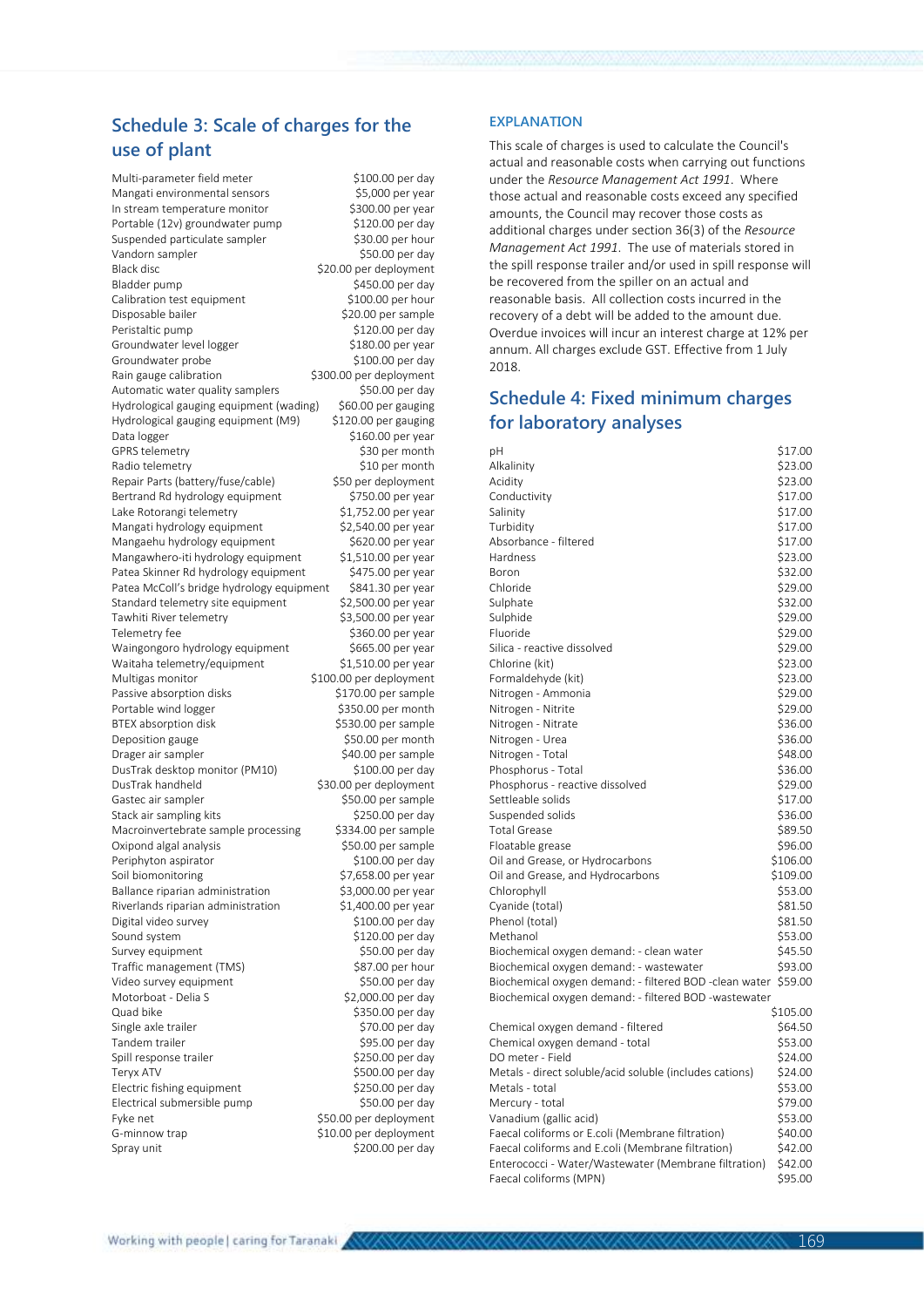| Enterococci (MPN)         | \$95.00  |
|---------------------------|----------|
| Shellfish (MPN)           | \$113.00 |
| Soil - Sample preparation | \$40.00  |
| Air deposition filters    | \$32.00  |
| 1080                      | \$78.00  |
| Metals -mussels/shellfish | \$40.00  |
|                           |          |

#### **EXPLANATION**

This schedule sets out the fixed minimum charges for laboratory analyses, and is also a scale of charges that will be used to calculate the Council's actual and reasonable costs when carrying out functions under the *Resource Management Act 1991*. Where those actual and reasonable costs exceed the fixed charges in this schedule, the Council may recover those costs as additional charges under section 36(3) of the *Resource Management Act 1991*. An explanation of the methods used for laboratory analyses is available on request. All collection costs incurred in the recovery of a debt will be added to the amount due. Overdue invoices will incur an interest charge at 12% per annum. Charges exclude GST. Effective from 1 July 2018.

## **Schedule 5: Fixed initial annual monitoring deposit charges for activities with tailored compliance monitoring programmes 2018/2019**

### **CATCHMENTS - HEREKAWE STREAM**

| Methanex Motunui Limited               | \$4,222 |
|----------------------------------------|---------|
| New Plymouth District Council          | \$2.219 |
| Origin Energy Resources (Kupe) Limited | \$2.629 |
| Port Taranaki Limited                  | \$2.521 |
| Shell Taranaki Limited                 | \$4.336 |
|                                        |         |

## **CATCHMENTS - HONGIHONGI STREAM**

| Bulk Storage Terminals Limited - New Plymouth | \$3.831 |
|-----------------------------------------------|---------|
| Fonterra Limited                              | \$1.649 |
| Liquigas Limited - Head Office                | \$1,911 |
| Molten Metals Limited                         | \$2,878 |
| New Plymouth District Council                 | \$1.649 |
| New Zealand Oil Services Ltd - New Plymouth   | \$2.232 |
| Port Taranaki Limited                         | \$1,214 |
| Shell Taranaki Limited                        | \$2.042 |
|                                               |         |

#### **CATCHMENTS - LOWER WAIWHAKAIHO AIRSHED**

| Downer N7 Limited                 | \$7.930 |
|-----------------------------------|---------|
| Fitzroy Engineering Group Limited | \$8.659 |
| Intergroup Limited                | \$1.966 |
| Katere Surface Coatings Limited   | \$4.201 |
| Ravensdown Limited                | \$6,068 |

### **CATCHMENTS - LOWER WAIWHAKAIHO RIVER**

| AML Limited (Trading as Allied Concrete) | \$2,714  |
|------------------------------------------|----------|
| Downer EDI Works Limited                 | \$3,069  |
| <b>Fnvirowaste Services Limited</b>      | \$3,240  |
| Firth Industries Limited                 | \$3,208  |
| Fitzroy Engineering Group Limited        | \$4,305  |
| Freight & Bulk Transport Limited         | \$3,855  |
| <b>IBR Holdings Limited</b>              | \$3,099  |
| KiwiRail Holdings Limited                | \$2,261  |
| Nankervis Family Trust                   | \$2,433  |
| New Plymouth District Council            | \$9.923  |
| New Zealand Railways Corporation         | \$2,463  |
| Ravensdown Limited                       | \$13,808 |

| Taranaki Sawmills Limited   | \$10.971 |
|-----------------------------|----------|
| Technix Group Limited       | \$4.043  |
| Waste Management NZ Limited | \$3.311  |

#### **CATCHMENTS - MANGATI STREAM**

| <b>ABB Limited</b>                              | \$7,138  |
|-------------------------------------------------|----------|
| First Gas Limited                               | \$3,669  |
| GrainCorp Feeds Limited                         | \$5,658  |
| Greymouth Petroleum Acquisition Company Limited | \$5.194  |
| Halliburton New Zealand                         | \$5,193  |
| J Swap Contractors Limited                      | \$6,295  |
| McKechnie Aluminium Solutions Limited           | \$8,653  |
| New Plymouth District Council                   | \$5,283  |
| Nexans New Zealand Limited                      | \$6,246  |
| OMV New Zealand Limited                         | \$4,683  |
| Schlumberger New Zealand Limited                | \$8,339  |
| Tasman Oil Tools Limited                        | \$5,400  |
| Tegel Foods Limited - Feedmill                  | \$9.804  |
| Tegel Foods Limited - Poultry Processing Plant  | \$17,694 |
| TIL Freighting Limited                          | \$7,033  |
|                                                 |          |

#### **CATCHMENTS - TAWHITI STREAM**

| Graeme Lowe Protein Limited          | \$10.035 |
|--------------------------------------|----------|
| Silver Fern Farms Management Limited | \$15.107 |
| Taranaki Fish & Game Council         | \$1.683  |

#### **CATCHMENTS - WAITAHA STREAM**

| AICA (NZ) Limited                            | \$10,922 |
|----------------------------------------------|----------|
| C&O Concrete Products Limited - New Plymouth | \$2,297  |
| Energyworks Limited                          | \$2,540  |
| Greymouth Facilities Limited                 | \$2,844  |
| Intergroup Limited                           | \$2,993  |
| Meredith Scrap Metals Limited                | \$4.435  |
| New Plymouth District Council                | \$3,678  |
| Symons Property Developments Limited         | \$3.964  |
| Taranaki Sawmills Limited                    | \$5.391  |
| <b>TBS Coatings Limited</b>                  | \$4.036  |
| Weatherford New Zealand Limited              | \$5,111  |
| Woodwards 2008 Limited                       | \$1,108  |
| Zelam Limited - NEW PLYMOUTH                 | \$1.315  |

#### **DAIRY PROCESSING**

| Fonterra Co-operative Group Limited, Whareroa Hawera \$2,086 |           |  |
|--------------------------------------------------------------|-----------|--|
| Fonterra Limited                                             | \$163,467 |  |

### **HYDRO-ELECTRIC ENERGY**

| Opunake Power Limited   | \$10.358 |
|-------------------------|----------|
| Renewable Power Limited | \$17.363 |
| Trustpower Limited      | \$85.498 |

### **INDUSTRIAL**

| Ballance Agri-Nutrients Limited - Pungarehu        | \$678    |
|----------------------------------------------------|----------|
| Dow AgroSciences (NZ) Limited                      | \$19,794 |
| Downer N7 Limited                                  | \$1,382  |
| Energy Services International Limited              | \$648    |
| Fonterra Limited                                   | \$613    |
| McKechnie Aluminium Solutions Limited              | \$18,481 |
| Methanex Motunui Limited                           | \$1,838  |
| New Zealand Oil Services Ltd - New Plymouth        | \$2.190  |
| Port Taranaki Limited                              | \$14,526 |
| Powerco Limited - Electricity Operations           | \$597    |
| Sandford Bros Limited                              | \$851    |
| Solexin Industries Limited                         | \$568    |
| Taranaki Bulk Storage Limited                      | \$962    |
| Taranaki Stock Car Club Inc                        | \$568    |
| Technix Taranaki Terminal Limited                  | \$691    |
| Transpower New Zealand Limited                     | \$1,261  |
| Tranzit Coachlines Taranaki Limited - New Plymouth | \$392    |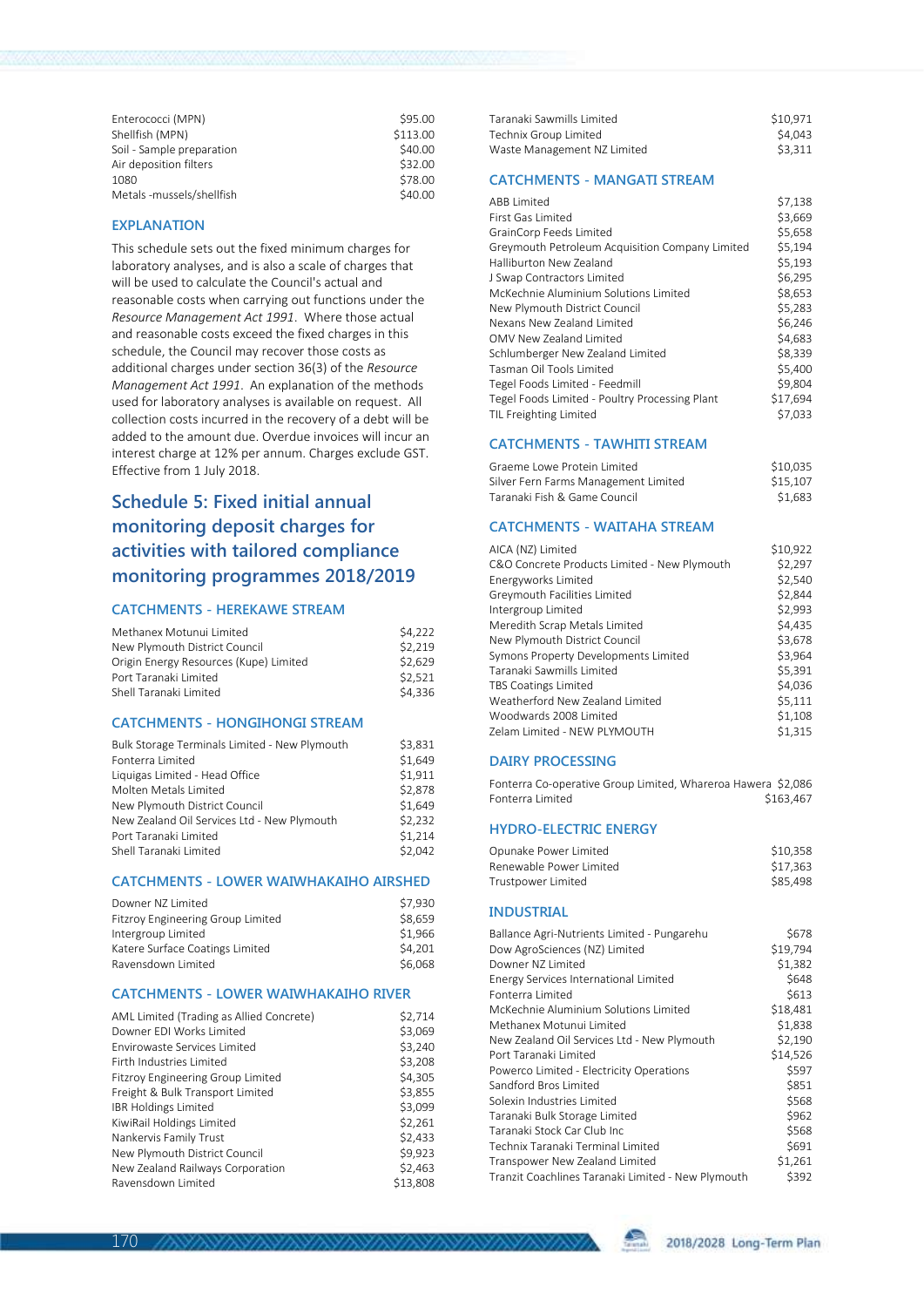### **IRRIGATION**

| AL & LA Campbell                                     | \$2,350            |
|------------------------------------------------------|--------------------|
| Anthony Ingman & Kerstin Johanna Williams            | \$2,242            |
| AR Geary Trust                                       | \$2,548            |
| BR & RG Harvey Family Trust                          | \$706              |
| Coastal Country Farms Limited                        | \$2,242            |
| Cornwall Park Farms Limited                          | \$814              |
| Craig Timothy McDonald                               | \$3,736            |
| Croftwest Trust                                      | \$2,242            |
| Crosbig Trusts Partnership                           | \$3,736            |
| David Pease Family Trust                             | \$2,548            |
| Duncan Robert Emerson Wilson                         | \$2,692            |
| Estate Ian Mantey Family Trust & Sally Mantey Family |                    |
| Trust                                                | \$2,350            |
| FJ Goodin & Sons Limited                             | \$2,548            |
| Fonic Farms Limited                                  | \$2,548            |
| Gibbs G Trust                                        | \$2,248            |
| Graham & Ruby Dorn                                   | \$1,090            |
| Greg McCallum                                        | \$1,528            |
| Hawera Golf Club Inc                                 | \$407              |
| Inglewood Golf Club Inc                              | \$1,532            |
| James Robert & Donna Maree Baker                     | \$2,170            |
| Jimian Limited                                       | \$4,022            |
| John & Elaine Glenda Sanderson                       | \$4,483            |
| JW & MT Hamblyn Family Trusts                        |                    |
| Kaihihi Trust                                        | \$1,396<br>\$2,548 |
| Kaitake Golf Club Inc                                |                    |
| <b>KCCG Sole Trust</b>                               | \$823              |
| Kereone Farms Limited                                | \$1,090<br>\$5,578 |
|                                                      |                    |
| Kohi Investments Limited                             | \$2,242            |
| Larsen Trusts Partnership                            | \$2,242            |
| Leatherleaf Limited                                  | \$2,242            |
| Luttrell Trust Partnership                           | \$3,736            |
| Manaia Golf Club                                     | \$493              |
| Manukorihi Golf Club Inc                             | \$823              |
| Mara Trust                                           | \$2,242            |
| New Plymouth Golf Club Inc                           | \$1,813            |
| Nigel Wayne & Denise Mary King                       | \$1,090            |
| Nilock & Camole Trusts                               | \$2,548            |
| NRGE Farms Limited/Oceanview Trust                   | \$2,242            |
| Ohawe Farm Limited                                   | \$706              |
| Pihama Farms Limited                                 | \$2,242            |
| Pinehill Land Company Limited                        | \$2,242            |
| Pukeone Partnership                                  | \$6,444            |
| Pungarehu Farmers Group Water Scheme                 | \$0                |
| Riverside Farms Taranaki Ltd                         | \$1,090            |
| RM & MC Julian Family Trust                          | \$2,242            |
| Roger Dickie Family Trust                            | \$2,242            |
| Spenceview Farms                                     | \$3,736            |
| Stratford Golf Club Inc                              | \$709              |
| Taranaki Community Rugby Trust                       | \$2,242            |
| Te Ngutu Golf Club Incorporated                      | \$1,153            |
| Waikaikai Farms Limited                              | \$2,308            |
| Waitara Golf Club Inc                                | \$823              |
| Waiwira Trust                                        | \$3,952            |
| Walker & McLean Partnership                          | \$2,248            |
| Wayne Douglas & Sandra Christine Morrison            | \$5,009            |
| Westown Golf Club Incorporated                       | \$823              |
| Woollaston Family Trust Partnership                  | \$2,242            |
|                                                      |                    |

## **LANDFILLS / CLEANFILLS**

| A & A George Family Trust         | \$1.354 |
|-----------------------------------|---------|
| AA Contracting Limited            | \$1.646 |
| Barry & Lynette Bishop            | \$1.646 |
| Central Greenwaste & Firewood     | \$735   |
| Denis Wheeler Earthmoving Limited | \$1,354 |
| Dimar Partnership                 | \$1.497 |
| Downer EDI Works Limited          | \$1.471 |
| Downer NZ Limited                 | \$2.888 |
| Gas & Plumbing Ltd                | \$1.417 |
|                                   |         |

| Graham Harris Limited                                                                  | \$1,471            |
|----------------------------------------------------------------------------------------|--------------------|
| Groundworkx Taranaki Limited                                                           | \$735              |
| JW & CT Bailey Ltd                                                                     | \$1,169            |
| Malandra Downs Limited<br>Mr Allan Edward Riddick                                      | \$1,758<br>\$1,471 |
| New Plymouth District Council                                                          | \$76,229           |
| Rocky Bay Holdings Limited                                                             | \$1,354            |
| South Taranaki District Council                                                        | \$181,050          |
| <b>Stratford District Council</b>                                                      | \$6,593            |
| Taranaki Trucking Company Limited                                                      | \$1,313            |
| TPJ Partnership                                                                        | \$2,440            |
| Value Timber Supplies Limited<br>Waverley Sawmills Limited                             | \$3,046<br>\$6,761 |
| Westown Haulage Limited                                                                | \$3,065            |
|                                                                                        |                    |
| <b>MARINE DISCHARGES</b>                                                               |                    |
| Anzco Foods Waitara Limited - Eltham                                                   | \$4,084            |
| New Plymouth District Council                                                          | \$35,351           |
| South Taranaki District Council                                                        | \$26,046           |
| <b>MEAT PROCESSING</b>                                                                 |                    |
| Ample Group Limited                                                                    | \$21,219           |
| <b>ANZCO Foods Limited</b>                                                             | \$3,030            |
| Riverlands Eltham Limited                                                              | \$42,506           |
| Silver Fern Farms Management Limited                                                   | \$17,604           |
| Taranaki By-Products Limited                                                           | \$112,755          |
| <b>MINOR INDUSTRIES</b>                                                                |                    |
| AML Limited (Trading as Allied Concrete)                                               | \$1,384            |
| Auroa Community Swimming Pool Committee                                                | \$0                |
| <b>Blastways Limited</b>                                                               | \$654              |
| Coastal Services Limited<br>Colin David Boyd                                           | \$654<br>\$3,698   |
| Edmonds Industrial Coatings Ltd                                                        | \$120              |
| Egmont Canine Retreat and Cattery                                                      | \$516              |
| Eltham Sandblasting Limited                                                            | \$654              |
| Firth Industries-Division of Fletcher Concrete &                                       |                    |
| Infrastructure\$1,384                                                                  |                    |
| Fletcher Concrete & Infrastructure Limited                                             | \$1,384            |
| Fulton Hogan Limited - New Plymouth<br>Hawera Rewinds                                  | \$138<br>\$516     |
| Independent Services                                                                   | \$120              |
| Inglewood Timber Processors                                                            | \$516              |
| JD Hickman 1997 Family Trust                                                           | \$3,063            |
| Lorry Land Limited                                                                     | \$516              |
| Ministry of Education - WELLINGTON                                                     | \$0                |
| Mr Mervyn Jack Hooper                                                                  | \$654              |
| Mr Peter Jones                                                                         | \$516<br>\$654     |
| Napier Sandblasting Co Limited<br>New Plymouth District Council                        | \$6,587            |
| New Zealand Pet Food Primary Processors                                                | \$516              |
| Nickel Blast & Paint 2013                                                              | \$654              |
| Osflo Fertiliser Limited                                                               | \$7,186            |
| Soda Blast Limited                                                                     | \$654              |
| Taranaki Galvanizers Limited                                                           | \$5,542            |
| Transpower New Zealand Limited                                                         | \$654              |
| W Abraham Limited<br>Waverley Sawmills Limited                                         | \$3,803<br>\$354   |
|                                                                                        |                    |
| <b>MISCELLANEOUS</b>                                                                   |                    |
| New Plymouth District Council<br>New Plymouth District Council & Methaney Motunui Ltd. | \$9,370<br>526     |
|                                                                                        |                    |

| New Plymouth District Council & Methanex Motunui Ltd | \$36  |
|------------------------------------------------------|-------|
| New Plymouth Girls' High School                      | \$171 |
| New Zealand Railways Corporation                     | \$36  |
| Pungarehu Community Committee                        | \$171 |
| South Taranaki District Council                      | \$343 |
| <b>Stratford District Council</b>                    | \$171 |
| Stratford High School                                | \$171 |

171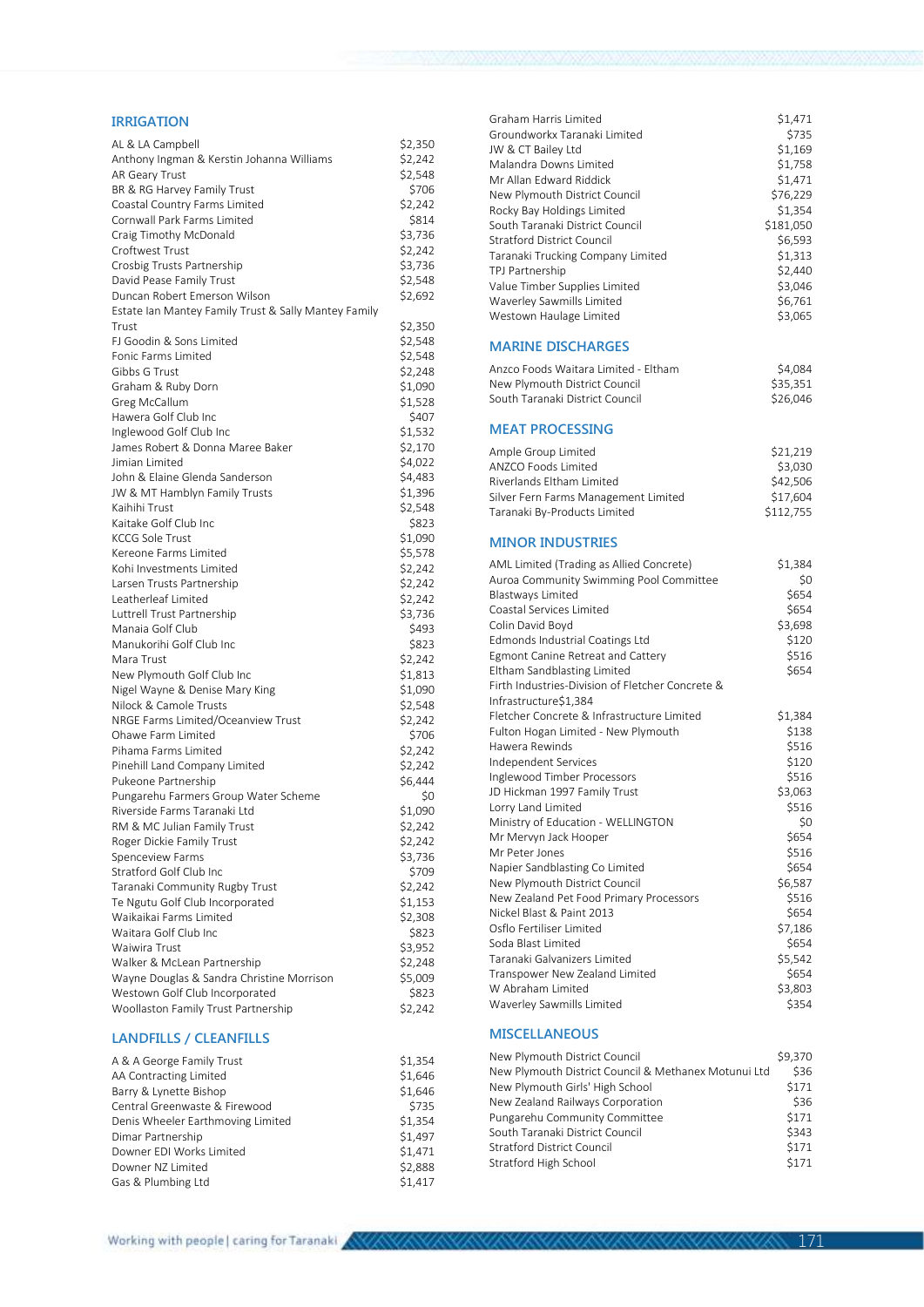### **PETROCHEMICAL**

| Ballance Agri-Nutrients (Kapuni) Limited             | \$43,821 |
|------------------------------------------------------|----------|
| Bridge Petroleum Limited                             | \$1,086  |
| <b>BTW Company Limited</b>                           | \$16,242 |
| Cheal Petroleum Limited                              | \$26,507 |
| Colin David Boyd                                     | \$42,253 |
| Contact Energy Limited                               | \$1,499  |
| Contact Energy Limited - Wellington                  | \$40,268 |
| Greymouth Petroleum Acquisition Company Limited      | \$23,455 |
| Greymouth Petroleum Limited                          | \$27,884 |
| Greymouth Petroleum Taranaki Limited                 | \$62     |
| Greymouth Petroleum Turangi Limited                  | \$3,177  |
| M & O Pacific Limited trading as Wood Group Training | \$891    |
| Methanex Motunui Limited                             | \$27,495 |
| Nova Energy Limited                                  | \$7,431  |
| NZEC Tariki Limited                                  | \$966    |
| NZEC Waihapa Limited                                 | \$11,127 |
| NZEC Waihapa Limited and NZEC Tariki Limited         | \$220    |
| Origin Energy Resources (Kupe) Limited               | \$16,849 |
| Petrochem Limited                                    | \$4,091  |
| Remediation (NZ) Limited                             | \$59,161 |
| Shell Exploration NZ Limited                         | \$12,412 |
| Shell Taranaki Limited                               | \$4,571  |
| Shell Todd Oil Services Limited - New Plymouth Head  |          |
| Office                                               | \$15,231 |
| Surrey Road Landfarms Limited                        | \$9,964  |
| TAG Oil (NZ) Limited                                 | \$16,218 |
| Taranaki Ventures Limited                            | \$7,078  |
| <b>Todd Energy Limited</b>                           | \$38,539 |
| Todd Petroleum Mining Company Limited                | \$14,255 |
| <b>TWN Limited Partnership</b>                       | \$13,000 |
| Vector Gas Trading Limited                           | \$10,473 |
| Vector Limited - Hawera                              | \$4,412  |
| Waikaikai Farms Limited                              | Ś0       |
| Waste Remediation Services Limited                   | \$40,545 |
| Westside New Zealand Limited                         | \$23,538 |
|                                                      |          |

### **PIGGERIES**

| Aorere Farms Partnership | \$1.103 |
|--------------------------|---------|
| DH Lepper Trust          | \$6.207 |
| RKM Farms Limited        | \$5.077 |

## **QUARRIES**

| AA Contracting Limited                | \$1,570 |
|---------------------------------------|---------|
| Civil Quarries Limited                | \$7,716 |
| Coastal Drainage Limited - WAREA      | \$162   |
| Colin David Boyd                      | \$1,570 |
| Dennis Mark & Diane Lillian Bourke    | \$1,894 |
| E & L Mathys Family Trust             | \$1,570 |
| Ferndene Quarries Limited             | \$1,732 |
| Gavin & Linda Jones                   | \$1,570 |
| Gibson Family Trust                   | \$3,139 |
| Goodin AG Limited                     | \$1,570 |
| Hey Trust                             | \$1,570 |
| Horizon Trust Management Limited      | \$5,195 |
| Hurlstone Trust                       | \$2,380 |
| Jones Quarry Limited                  | \$2,056 |
| OW Burgess & TH Crowley Partnership   | \$1,894 |
| R A Wallis Limited                    | \$1,732 |
| Ravensdown Windy Point Quarry Limited | \$1,732 |
| <b>Richard John Dreaver</b>           | \$1,732 |
| Taranaki Trucking Company Limited     | \$2,218 |
| <b>Taunt Contracting Limited</b>      | \$1,570 |
| Valley Rock Limited                   | \$162   |
| Vickers Quarries Limited              | \$2,056 |
| Whitaker Civil Engineering Limited    | \$1,894 |
| Winstone Aggregates Limited           | \$2,218 |
|                                       |         |

### **SEWERAGE DISCHARGES & TREATMENT**

| New Plymouth District Council                                       | \$15,286       |
|---------------------------------------------------------------------|----------------|
| Pacific Natural Gut String Co. Limited                              | \$1,740        |
| South Taranaki District Council                                     | \$62,152       |
| <b>Stratford District Council</b>                                   | \$12,170       |
| Wai-iti Motor Camp Limited                                          | \$4,069        |
| <b>WATER TAKE</b>                                                   |                |
| Awatea Hawkes Bay Trust                                             | \$515          |
| <b>Belmont Dairies Limited</b>                                      | \$515          |
| Caiseal Trust Partnership                                           | \$515          |
| Carter AJ Limited                                                   | \$623          |
| Cold Creek Community Water Supply Limited                           | \$14,133       |
| Construction Mechanics (1993) Limited                               | \$515          |
| Daniela Krumm                                                       | \$407          |
| DP & JH Roper Family Trusts Partnership                             | \$623          |
| Fric & Cedric Lander                                                | \$845          |
| Gavin Eric Griffin                                                  | \$299          |
| Go 2 Milk Limited                                                   | \$1,246        |
| <b>Gwerder Brothers</b>                                             | \$515          |
| Hernly Farm Limited                                                 | \$515          |
| lan Douglas & Judith Ann Armstrong                                  | \$953          |
| IHC New Zealand Inc - NORTH TARANAKI                                | \$623          |
| Joblin Partners Limited                                             | \$515          |
| Kaipi Holdings Limited                                              | \$515          |
| Kathdan Trust Limited                                               | \$845          |
| Medley Partners                                                     | \$1,505        |
| MJ Fahy & MO Fahy                                                   | \$623          |
| MJ Washer Trusts Partnership                                        | \$515          |
| Mr Alexander Bruce Middleton                                        | \$407          |
| Mr Ian Cassie                                                       | \$953          |
| Naplin Trust                                                        | \$623          |
| New Plymouth District Council                                       | \$10,428       |
| Ngatoro Poultry Limited                                             | \$515          |
| Norwood Farm Partnership                                            | \$515          |
| Oakura Farms Limited                                                | \$623          |
| Oaonui Water Supply Limited                                         | \$4,900        |
| Pariroa Marae - The Trustees                                        | \$623          |
| PKW Farms LP                                                        | \$1,544        |
| Pungarehu Farmers Group Water Scheme                                | \$1,835        |
| Rowan Paul Oldfield                                                 | \$731          |
| SC & MJ O'Neill Family Trust                                        | \$407          |
| Sona Chosta Limited                                                 | \$623          |
| South Taranaki District Council                                     | \$33,033       |
| Stoney River Dairy Limited<br><b>Stratford District Council</b>     | \$623          |
|                                                                     | \$6,901        |
| Taranaki Greenhouses Limited                                        | \$677          |
| Taranaki Thoroughbred Racing<br>Te Rua O te Moko 2B Ahuwhenua Trust | \$5,345        |
| The Tom Lance Trust                                                 | \$623<br>\$947 |
|                                                                     |                |
| Todd Energy Limited                                                 | \$515<br>\$623 |
| Wairau Nurseries                                                    |                |

#### **EXPLANATION**

The Council's fixed initial deposit charges for activities with tailored compliance monitoring programmes, excluding that for the NES for plantation forestry, are presented in various groups based on the nature of the activity and/or type of industry. Any additional actual and reasonable costs over and above the initial fixed deposit charge will be charged in arrears.

For new tailored compliance monitoring programmes or inclusion of new consents into existing programmes (that arise between the setting of these charges and the end of the financial year that they relate to), an estimate will be provided to the consent holder and compliance monitoring work charged according to this. Where no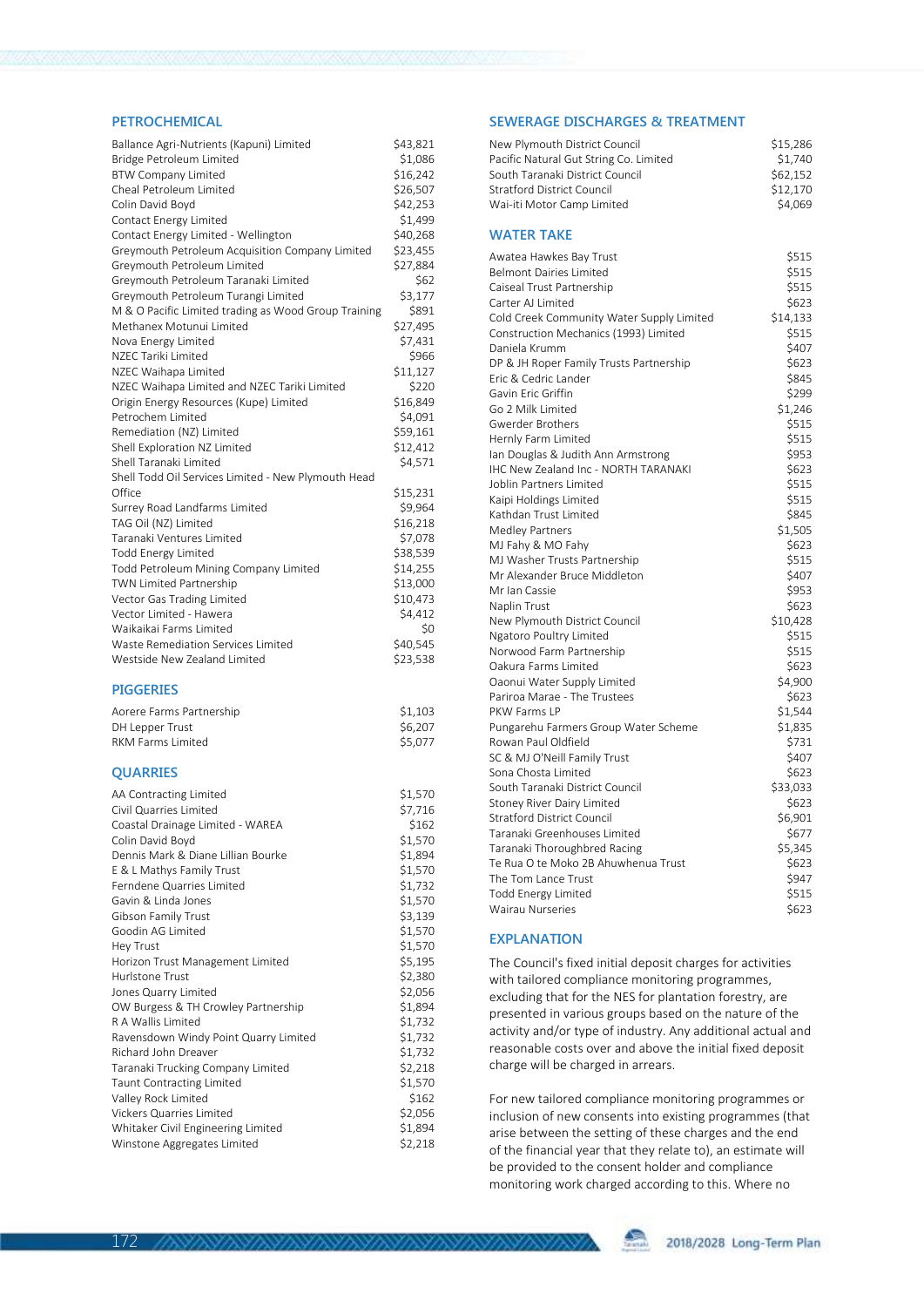estimate is provided, compliance monitoring costs will be recovered per Schedule 6 and 7 of this Plan.

Additional charges may be levied under section 36(5) of the *Resource Management Act 1991* where the Council's actual and reasonable costs exceed the fixed monitoring charge. See the scales of charges for staff time, consultants, plant and laboratory analyses set out in Schedules 1, 3 and 4. The above charges include those arising from any functions transferred to the Council under section 33 of the *Resource Management Act 1991*. All collection costs incurred in the recovery of a debt will be added to the amount due. Overdue invoices will incur an interest charge at 12% per annum. All charges exclude GST. Effective from 1 July 2018.

## **CHARGES FOR MONITORING UNDER THE NATIONAL ENVIRONMENTAL STANDARD FOR PLANTATION FORESTRY**

With reference to regulation 106 of the *National Environmental Standards For Plantation Forestry 2017* (NES), the Council sets the following charges under section 36(1)(cc) of the *Resource Management Act 1991* for monitoring permitted activities authorised under regulations in the NES that address earthworks, river crossings, forestry quarrying and harvesting.

The NES applies to commercial forest blocks of more than one hectare. The charges set out below will be applied to the Council's monitoring of these activities. Explanation about the monitoring charges is included within the description of the charges and at the end.

### **NOTIFICATION OF HARVESTING AND PRE ACTIVITY MONITORING**

Earthworks and quarrying notification under regulations 25 and 52 have a minimum notification period of 20 working days. Notification will involve some work for the Council and allows the Council to plan for any compliance monitoring, including any pre earthworks/ harvest instream macroinvertebrate survey (\$1,947 per survey) monitoring by a freshwater biologist, if stream conditions provide for it.

## **HARVESTING**

The first inspection, with the earthworks plan available, will be used for discussion with the operator about how the regulations in the NES would be met.

Inspection (includes travel time, inspection and notification work) and sampling will be undertaken under:

- a) regulation 33 which requires roads, tracks and landings to be managed and aligned to divert water runoff to stable ground and away from areas of constructed fill, and to minimise disturbance to earthflows and gullies
- b) regulations 26 and 65 associated with sediment management
- c) regulations 28 and 55 addressing accelerated erosion, stream obstruction, or diversion of water flow
- d) regulations 31, 56, and 67 addressing sediment and stormwater controls
- e) regulations 36-46 for river crossings (fish passage, effects on other structures, erosion and sediment control and discharges)
- f) regulations 32 and 55 regarding site stabilisation
- g) regulation 58 regarding quarrying
- h) regulation 68 regarding restrictions on how harvesting can occur, on any riparian margin or adjacent to water bodies.
- \$696 per inspection (8 hours)
- \$102 per each upstream or downstream sample for colour, turbidity, and suspended solids, if stream conditions are appropriate.

#### **POST HARVESTING**

Inspection(s) to ensure all the relevant NES requirements have been met, especially removal of stream structures, stabilisation, silt and sediment control, and slash and debris placement will occur. Includes travel time, inspection and notice:

- \$1,947 per survey for a post-harvest instream macroinvertebrate survey by a freshwater biologist, if stream conditions provide for it
- \$696 per inspection (8 hours).

#### **EXPLANATION**

This section of the schedule sets out the charges for inspections and sampling to address activities under the NES. The number of inspections and sampling required per forest will vary depending on size and once monitoring is undertaken, the degree of compliance with the regulations. Non-compliance with regulations will result in additional inspections and/or sampling to ensure compliance has been achieved.

It is envisaged that a moderate-sized and above forest would get one harvest inspection, a monthly inspection during harvesting and a post-harvest inspection, depending on compliance. Each moderate to large forest would also receive at least one harvest and post-harvest instream macroinvertebrate survey by a freshwater biologist if stream conditions provide for it.

Harvest inspections would be monthly as a minimum and may also include water quality sampling. If inspections take less than a day inclusive of equipment preparation, travel, on-site time, post-visit recording, issue of inspection notices, and any follow-up discussions to confirm details and accuracy of records, then some remission of the charge will occur.

Additional charges may be levied under section 36(5) of the *Resource Management Act 1991* where the Council's actual and reasonable costs exceed the fixed monitoring charge. See the scales of charges for staff time, macroinvertebrate sample processing, and laboratory analyses are set out in Schedules 1, 3 and 4. All collection costs incurred in the recovery of a debt will be added to the amount due. Overdue invoices will incur an interest charge at 12% per annum. All charges exclude GST. Effective from 1 July 2018.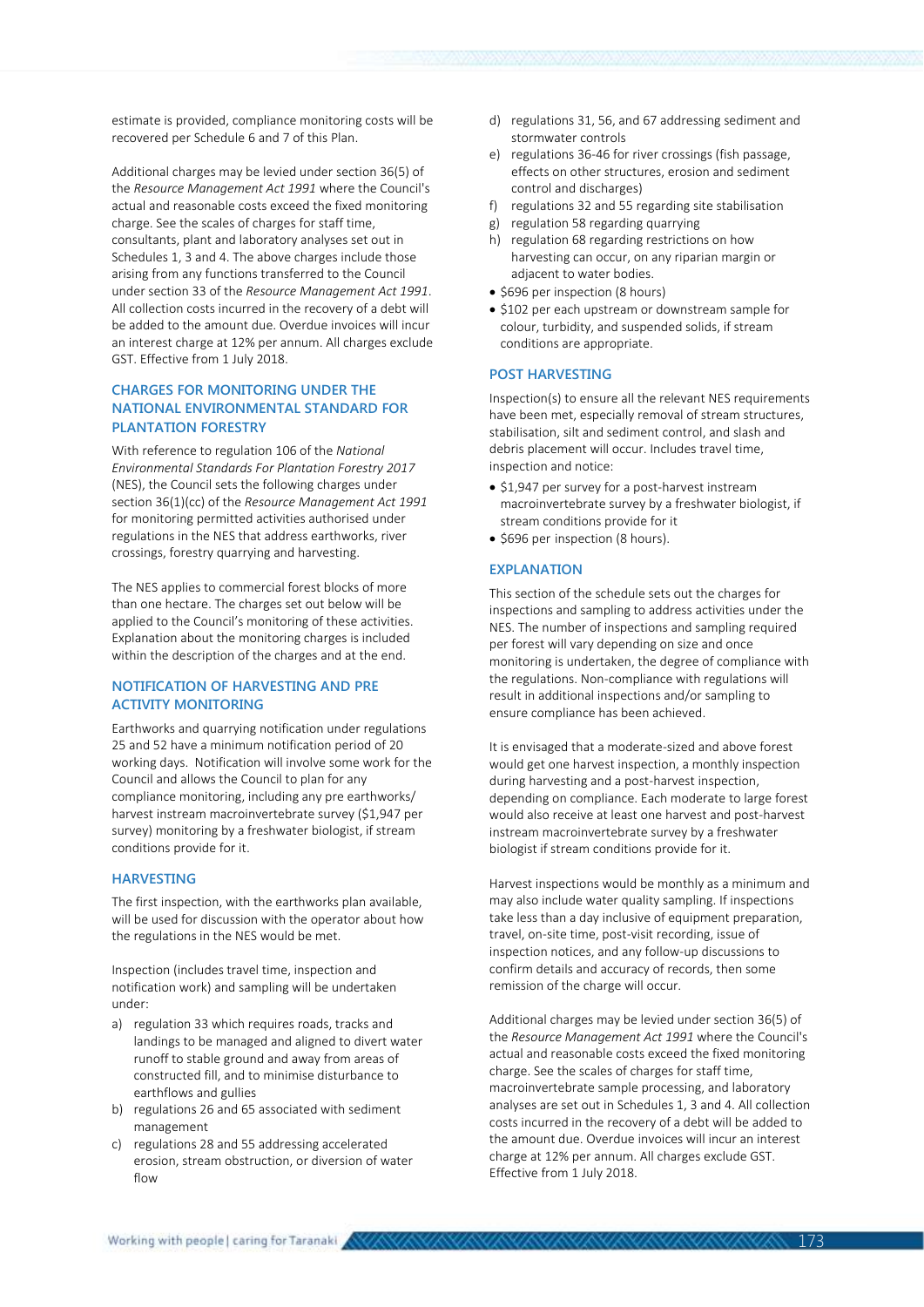## **Schedule 6: Fixed minimum charges for monitoring farm dairy discharges**

The fixed charges for farm dairy discharge compliance monitoring inspection and sampling are set out below: Discharge to land consent: \$307 Discharge to water, no sampling: \$307 Discharge to water consent, including sampling discharge and receiving environment: \$920 Discharge to land and water consent, including sampling discharge and receiving environment: \$986 Discharge to land and water consent, no sampling: \$357

Where non-compliance is detected the following additional monitoring re-inspection and sampling fixed charge may apply:

|                                        | Minor Non-compliance | Significant Non-compliance |
|----------------------------------------|----------------------|----------------------------|
| Discharge to land or water consent, no | \$763                | \$1,410                    |
| sampling                               |                      |                            |
| Discharge to water consent, including  | \$1.216              | \$1.862                    |
| sampling and reinspection              |                      |                            |

#### **EXPLANATION**

The above fixed minimum charges for the annual farm dairy discharge compliance monitoring inspection and re-inspection, both including sampling, are based on actual and reasonable charges for staff time (Professional Staff, Schedule 1) and laboratory analyses (Schedule 4). The above fixed minimum charges for monitoring, re-inspection and sampling after noncompliance with resource consent conditions or the *Resource Management Act 1991*, whether this arises from the annual inspection or not, are based on actual and reasonable charges for staff time (Professional Staff, Schedule 1) and laboratory analyses (Schedule 4). Each farm dairy discharge non-compliance will be assessed in the context of the consent granted and compliance history of the consent. Significant non-compliance activities are non-compliances that will have actual or potential effects on the environment. Examples of a minor non-compliance are deficient baffles between ponds, minor failure to contain shed/race effluent and washings where these discharge to land, and stormwater diversion system deficient. Examples of significant non-compliance are ponding of effluent on the soil surface (unauthorised by resource consent), breach of discharge standards required in the resource consent, inadequate effluent storage and land area, significant increase in stock numbers beyond those allowed in the consent, and an inadequate effluent system. The above are examples and it should be noted they do not represent a complete list of non-compliances.

Additional charges may be levied under section 36(3) of the *Resource Management Act 1991* where the Council's actual and reasonable costs exceed the fixed monitoring and non-compliance charges. An example is a significant non-compliance for a discharge to land farm dairy discharge consent where sampling costs of the discharge and receiving water may be required. See the scales of charges for staff time, consultants, plant and laboratory analyses set out in Schedules 1, 3 and 4. All collection costs incurred in the recovery of a debt will be added to the amount due. Overdue invoices will incur an interest charge at 12% per annum. All charges exclude GST. Effective from 1 July 2018.

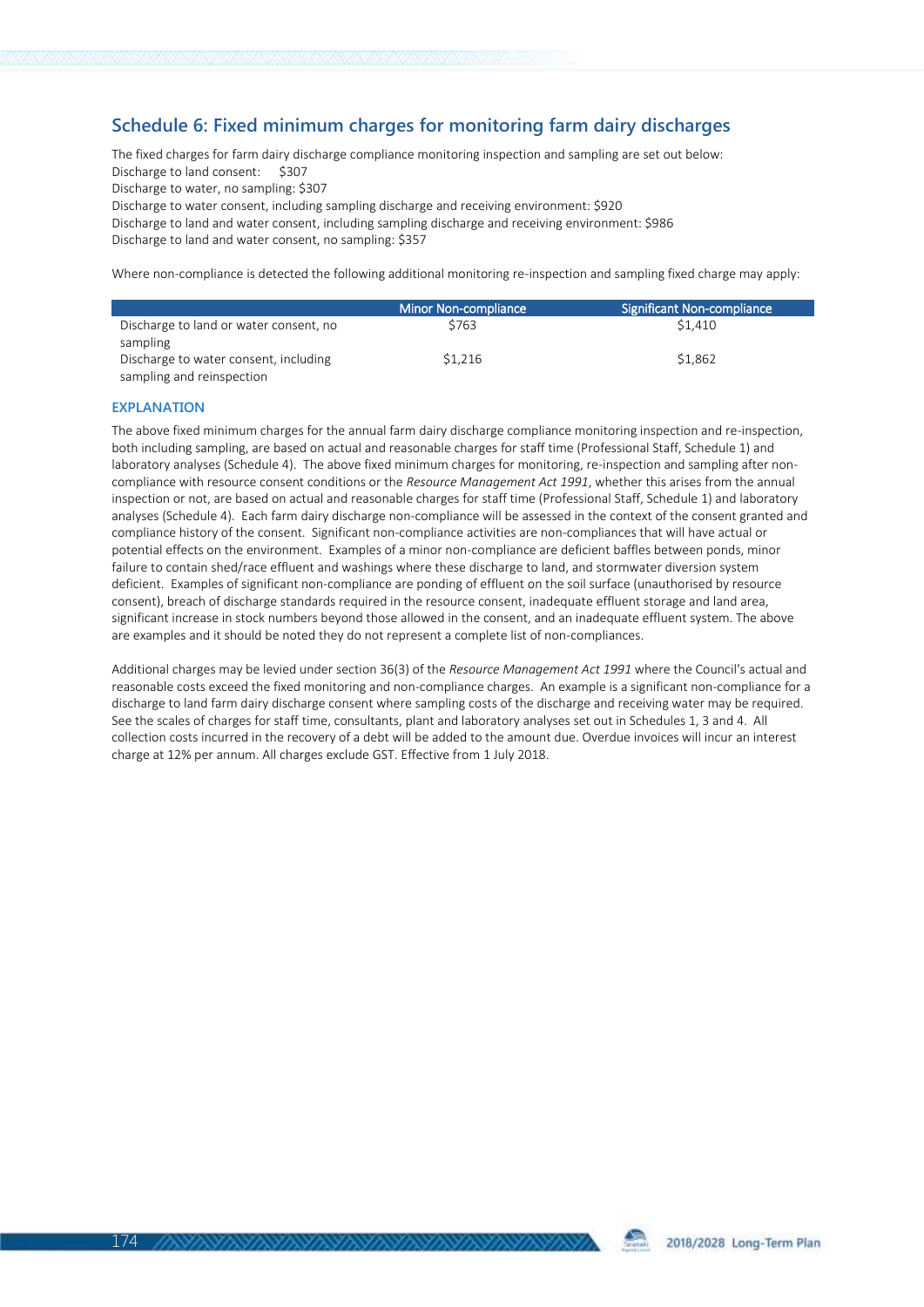## **Schedule 7: Fixed minimum charges for monitoring where no tailored compliance monitoring programme exists**

The fixed charge for a regular compliance monitoring inspection that is not addressed in Schedule 5 or 6 is \$307 per inspection plus any additional plant or laboratory analyses costs as set out in Schedules 3 and 4.

The fixed charge for a regular compliance monitoring reinspection arising from non-compliance detected in an inspection that is not addressed in Schedule 5 or 6 is \$342 per inspection plus any additional plant or laboratory analyses costs as set out in Schedules 3 and 4.

For the monitoring of some resource consents, it is not possible to predesign a monitoring programme, or to apply a fixed charge. This may be because the consent is exercised irregularly or the scale of the consented activity varies unpredictably. In such cases the Council will scale the monitoring programme according to the activity and charge for reasonable inspection time, sample analysis and equipment hire as set out in Schedules 1, 3 and 4 of this Appendix. This approach will be applied to monitoring of consents such as those associated with well-sites, hydraulic fracturing, forestry, construction of pipelines/highways /other roading projects and other temporary earthworks.

#### **EXPLANATION**

The above fixed charges for compliance monitoring inspections and re-inspections are based on staff time for a Professional Staff (Schedule 1). Additional charges may be levied under section 36(3) of the *Resource Management Act 1991* where the Council's actual and reasonable costs exceed the fixed monitoring charge. See scales of charges for staff time, consultants, plant and

laboratory analyses set out in Schedules 1, 3 and 4. The above charges include those arising from any functions transferred to the Council under section 33 of the *Resource Management Act 1991*. All collection costs incurred in the recovery of a debt will be added to the amount due. Overdue invoices will incur an interest charge at 12% per annum. All charges exclude GST. Effective from 1 July 2018.

## **Schedule 8: Charges for those requesting hearing commissioners**

Any submitter making a request, under section 100A of the *Resource Management Act 1991*, shall be required to pay the additional cost of having the application heard and decided by independent commissioners as reasonably determined by the Council using costs set out in Schedules 1 and 2.

#### **EXPLANATION**

For a notified resource consent application a submitter may request that the Council delegate its functions, powers and duties required to hear and decide the application to one or more independent hearing commissioners. Section 36 (1)(ab) of the *Resource Management Act 1991* allows the Council to estimate the additional costs, as if the request had not been made, and immediately invoice the requestor(s) for this additional cost. Where more than one submitter makes a request the costs may be shared equally. If the additional cost of independent hearing commissioners is less than the payment then a refund will be made. Schedule 1 sets out the Council's scale of charges for staff time and Schedule 2 sets out the fixed minimum cost of processing resource consent applications and includes hearing costs. All collection costs incurred in the recovery of a debt will be added to the amount due. Overdue invoices will incur an interest charge at 12% per annum. All charges exclude GST. Effective from 1 July 2018.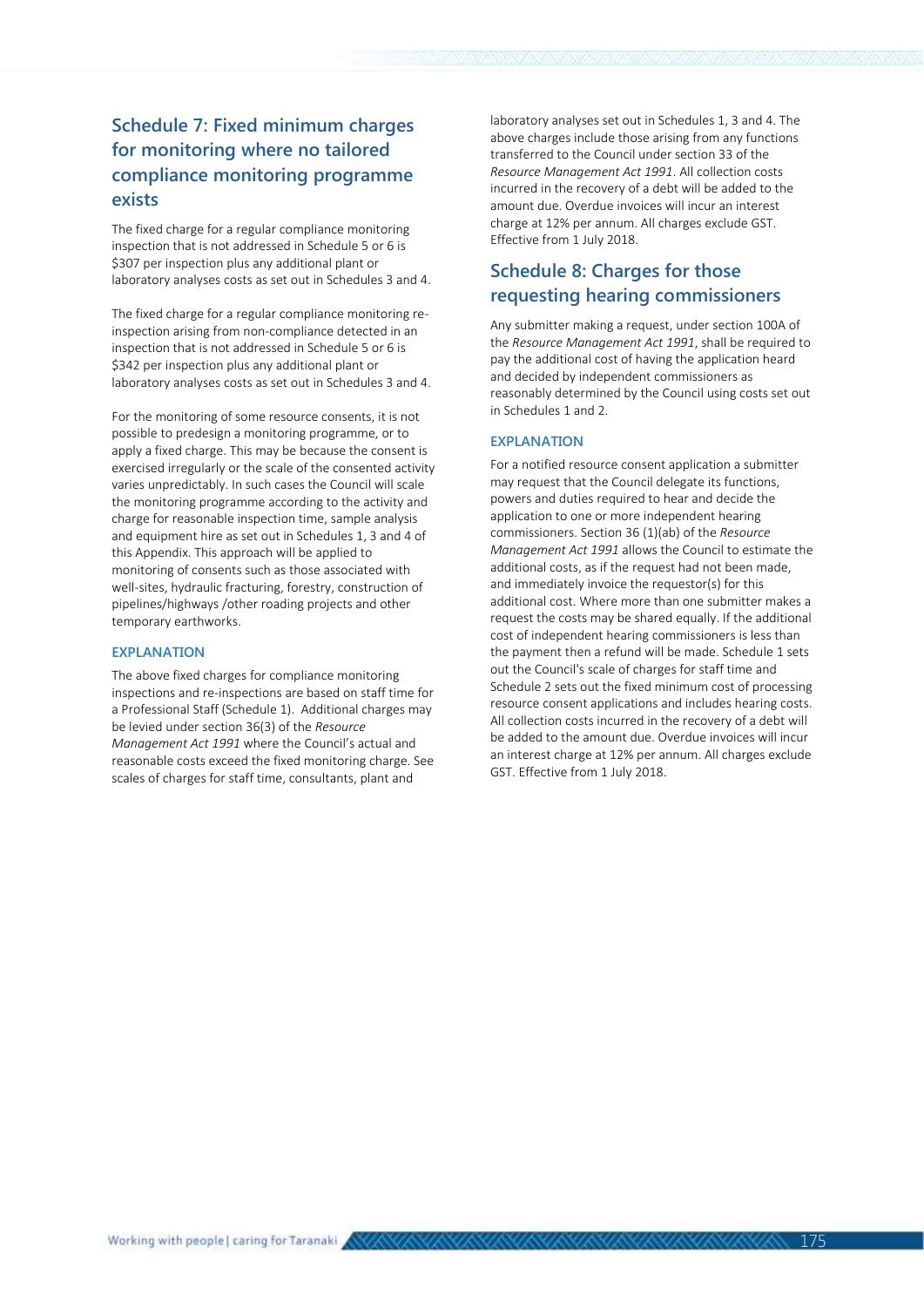# **Building Act Charging Policy**

## **Schedule of charges pursuant to the Building Act 2004**

Dam compliance and safety

| <b>Function</b>                                         | <b>Deposit</b>                                                                                                                              | Additional hourly charge                                                                                                                       |
|---------------------------------------------------------|---------------------------------------------------------------------------------------------------------------------------------------------|------------------------------------------------------------------------------------------------------------------------------------------------|
| Project information audit<br>memorandum                 | Large Dam (above \$100,000 value) \$1,040<br>Medium Dam (\$20,000 to \$100,000 value)<br>\$813<br>Small Dam (\$0 to \$20,000 value) \$580   | Actual and reasonable costs based on<br>Appendix 1, Schedule 1-Scale of charges<br>for staff time.                                             |
| Lodge building warrant of<br>fitness                    | \$107                                                                                                                                       | Actual and reasonable costs based on<br>Appendix 1, Schedule 1-Scale of charges<br>for staff time. Actual and reasonable for<br>expert advice. |
| Amendment to compliance<br>schedule                     | \$107                                                                                                                                       | Actual and reasonable costs based on<br>Appendix 1, Schedule 1-Scale of charges<br>for staff time. Actual and reasonable for<br>expert advice. |
| Certificate of Acceptance                               | Large Dam (above \$100,000 value) \$4,123<br>Medium Dam (\$20,000 to \$100,000 value)<br>\$2,085<br>Small Dam (\$0 to \$20,000 value) \$536 | Actual and reasonable costs based on<br>Appendix 1, Schedule 1-Scale of charges<br>for staff time. Actual and reasonable for<br>expert advice. |
| Lodge dam classification<br>(potential impact category) | \$107                                                                                                                                       | Actual and reasonable costs based on<br>Appendix 1, Schedule 1-Scale of charges<br>for staff time. Actual and reasonable for<br>expert advice. |
| Lodge annual dam safety<br>compliance certificate       | \$107                                                                                                                                       | Actual and reasonable costs based on<br>Appendix 1, Schedule 1-Scale of charges<br>for staff time. Actual and reasonable for<br>expert advice. |
| Lodge dam safety<br>assurance programme                 | \$107                                                                                                                                       | Actual and reasonable costs based on<br>Appendix 1, Schedule 1-Scale of charges<br>for staff time. Actual and reasonable for<br>expert advice. |

### **EXPLANATION**

The charges are for the Council's actual and reasonable costs when carrying out functions under the *Building Act 2004* in relation to dams. The charge (in most cases) will be made up of a deposit and where required an additional charge, when the cost of performing the function exceeds the deposit by more than \$20. If the cost of performing the function is less than the deposit paid by more than \$20, a refund will be given.

The *Building Act* does not specify a particular procedure for the Council to follow when setting *Building Act* fees and charges. Charges under the *Building Act 2004* for performing any other function under the Act will be based on the staff charge our rates in Schedule 1. The Council has decided, for completeness and ease of reference, to include these charges in this Plan. All collection costs incurred in the recovery of a debt will be added to the amount due. Overdue invoices will incur an interest charge at 12% per annum. All charges are GST exclusive. Effective from 1 July 2018.

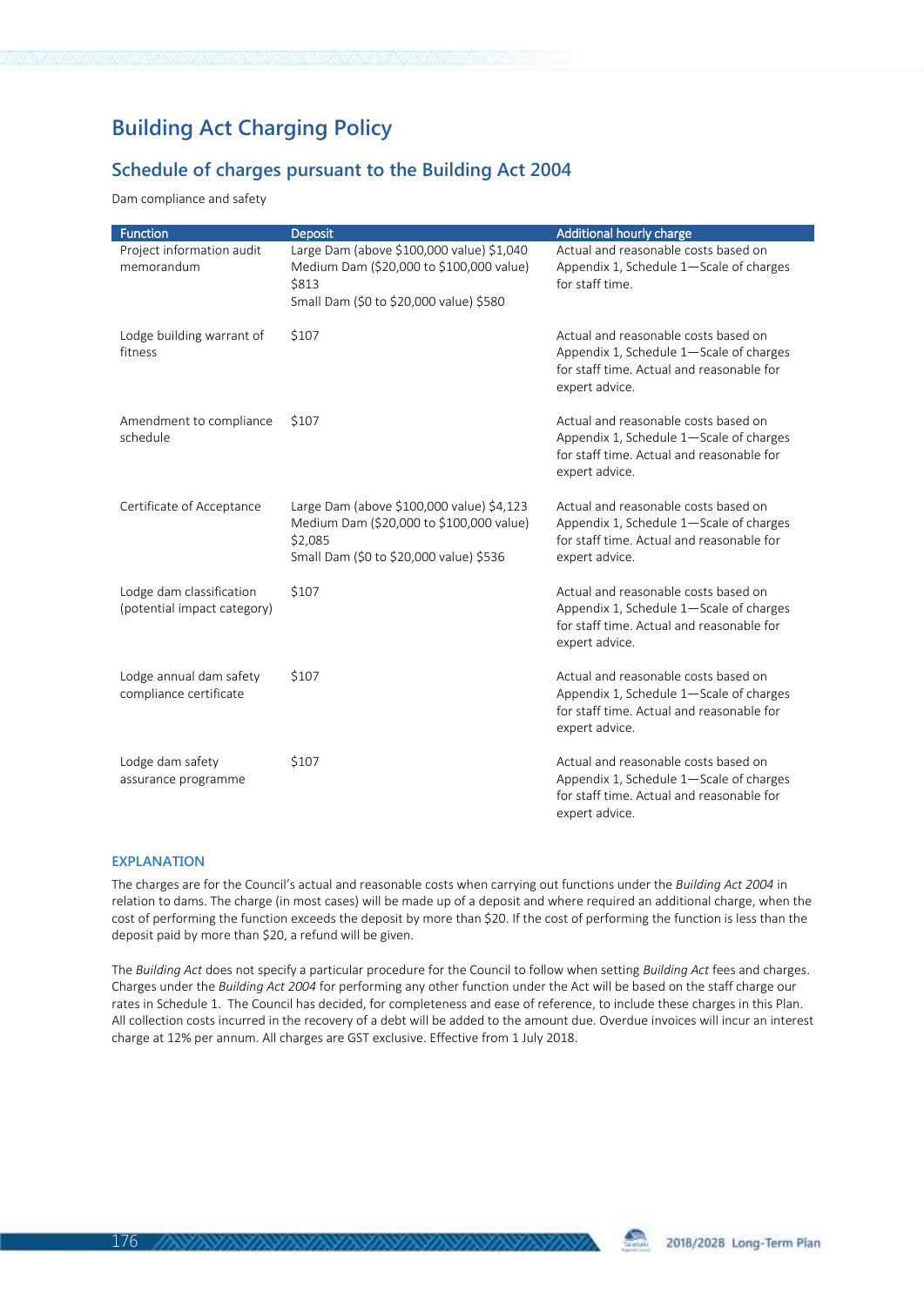# **Local Government Act Charging Policy**

## **Schedule of charges pursuant to the Local Government Act 2002**

#### Inspection and incident cost recovery

Pursuant to section 150 of the *Local Government Act 2002*, the Council gives notice that it has adopted the following schedules of charges for the recovery of the costs of inspection, including but not limited to routine and additional inspections, and inspections following any incidents, discharges, spillages or non-containment of substances that cause, or have the potential to cause, adverse environmental effects, where these costs are not covered by a more specific charge elsewhere.

The cost recovery schedule for staff time is set out in Schedule 1; plant is set out in Schedule 3; and laboratory analysis costs are set out in Schedule 4, with all schedules in Appendix 1.

#### **EXPLANATION**

The scale of charges set out above may apply for the recovery of reasonable costs incurred of staff time and analyses associated with inspections and following incidents, discharges, spillages, non-containment of substances or breaches of permitted activity standards that cause, or have the potential to cause, adverse environmental effects. Inspections of permitted activities may be undertaken to assess compliance with permitted activity standards. Inspections may involve actions such as taking and analysing samples to determine environmental effects. All collection costs incurred in the recovery of a debt will be added to the amount due. Overdue invoices will incur an interest charge at 12% per annum. All charges are GST exclusive. Effective from 1 July 2018.